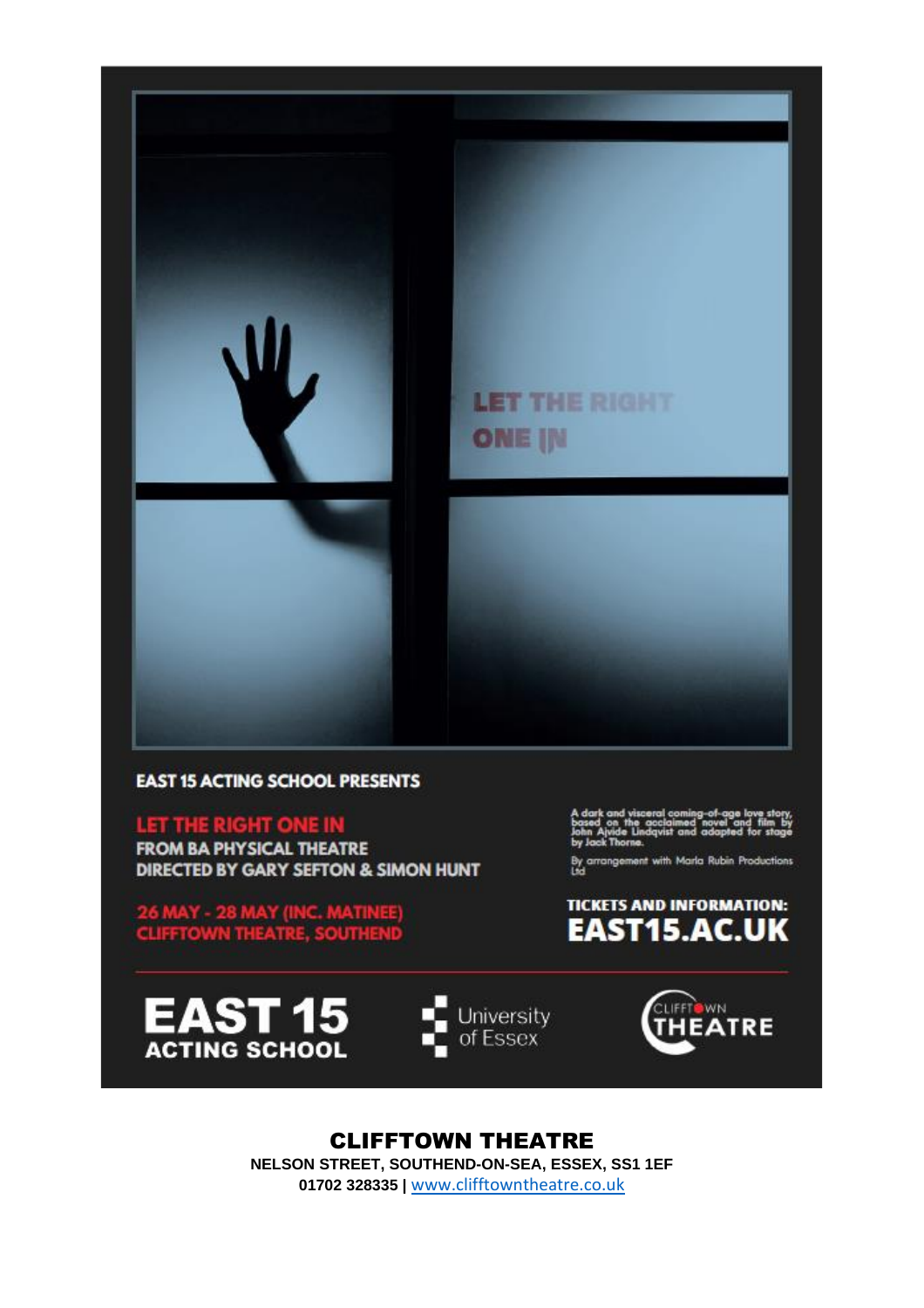## BA ACTING & PHYSICAL THEATRE PRESENTS

# LET THE RIGHT ONE IN

### **A STAGE ADAPTATION BY JACK THORNE BASED ON THE SWEDISH NOVEL AND FILM BY JOHN AJVIDE LINDQVIST DIRECTED BY GARY SEFTON AND SIMON HUNT PERFROMED BY ARRANGEMENT WITH MARLA RUBIN PRODUCTIONS LTD**

## **A dark and visceral coming-of-age love story, based on the acclaimed novel and film.**

Oskar is a bullied, lonely, teenage boy living with his mother on a housing estate at the edge of town, when a spate of sinister killings rocks the neighbourhood.

Eli is the young girl who has just moved in next door. She doesn't go to school and never leaves the flat by day. Sensing in each other a kindred spirit, the two become devoted friends. What Oskar doesn't know is that Eli has been a teenager for a very long time…

### **RUNNING TIME:**

*This production is 135mins long including a 15min interval.*

#### **RATING: 14+**

*This production contains mature themes and subject matter, including depictions of blood, violence and death/dead bodies.*

### GARY SEFTON | Director

[www.garysefton.co.uk](http://www.garysefton.co.uk/)

Gary has worked extensively in Theatre, Television and Film. He has worked as as an Actor, Writer, Movement Director and Director and runs his own Theatre Company. His work ranges from The National Theatre, RSC and Barbican to Northampton Theatre Royal and many leading Drama Schools. Gary is currently in rehearsals for *The Tempest* in which he is to play Stephano at Theatre Royal Bath.

## NATALIE SIMONE | Assistant Director

Natalie is a BA Acting & Physical Theatre graduate from East 15 Acting School. Since graduating she has worked extensively as a theatre-maker, performing across the UK in venues such as Alexandra Palace, Theatre Royal York, Blackpool Winter Gardens, Derby Theatre and internationally in Hong Kong, Malaysia Abu Dhabi and Dubai. Last summer Natalie toured with the Shakespeare troupe, *The HandleBards;* cycling from Lyme Regis to Inverness performing a three-hander all female *Macbeth*.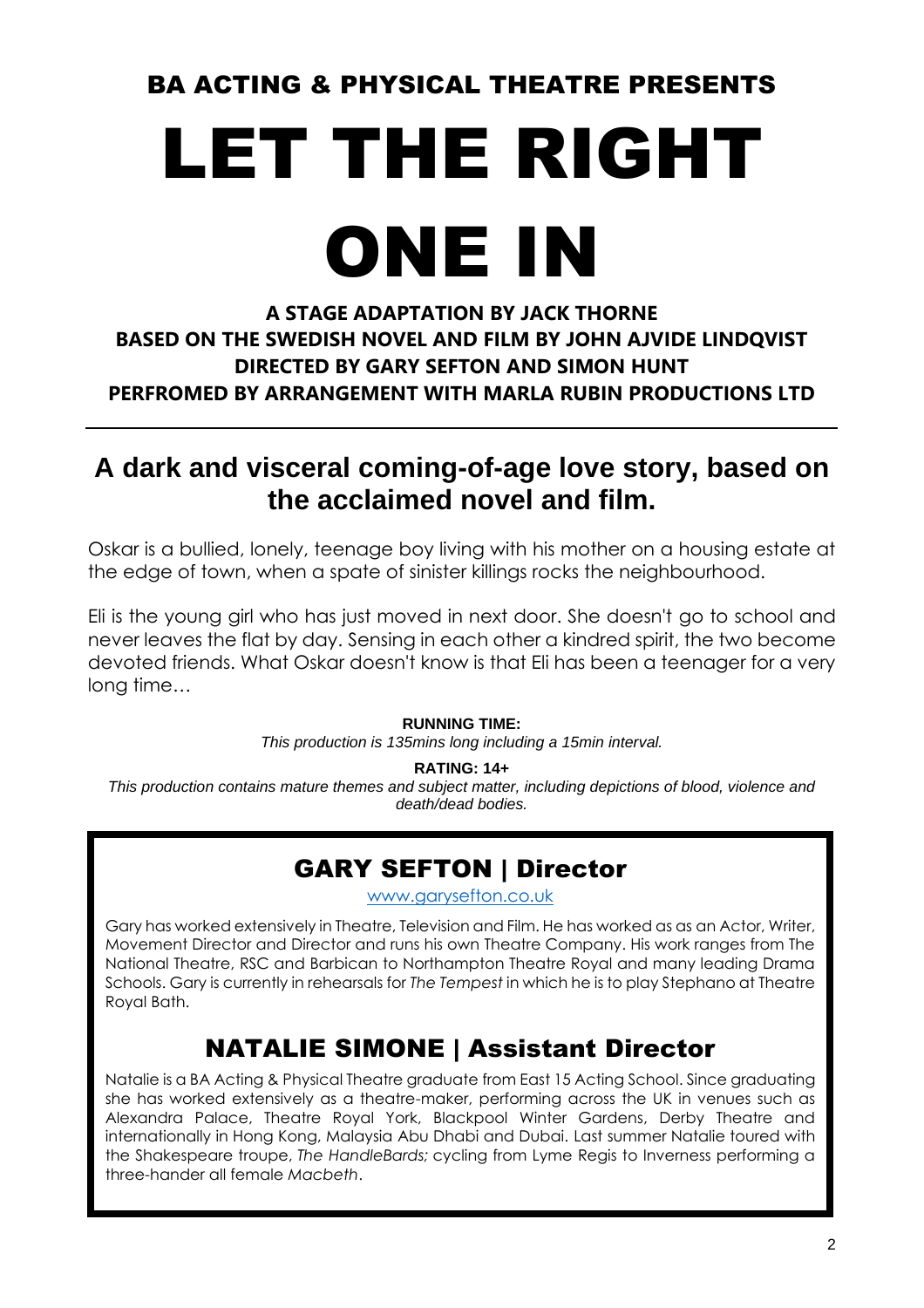### **About Marla Rubin Productions Ltd**

London-based Canadian producer Marla Rubin began her career working in documentary films. Her multi-award winning stage productions follow documentary film's tradition of speaking truth to power – by highlighting the transformative stories of society's misfits and outsiders.

After obtaining the stage rights to the cult classic Swedish novel and film LET THE RIGHT ONE IN, Ms Rubin commissioned and produced the stage adaptation in partnership with the National Theatre of Scotland. Following the production's launch at the Dundee Repertory Theatre in 2013, Rubin transferred the show to the Royal Court and then on to the Apollo Theatre in the West End prior to its American premiere in 2015 at St Ann's Warehouse in New York. The production won Melvyn Bragg's 2014 South Bank Award for Best New Play in the UK, and was nominated for 4 New York Drama Desk Awards including Outstanding Play. Ms Rubin has since produced the play in Australia, Denmark, Finland, Hungary, Iceland, Ireland, Japan, Korea, Mexico, Nicaragua, Norway, Romania and Sweden, as well mounting a tour of the USA. Upcoming productions in 2021-22 include shows in Australia, Korea, and the United Kingdom.

Prior to this, Rubin produced THE MOUNTAINTOP at Trafalgar Studios in the West End. The show won the Olivier Award for Best New Play in 2010, and transferred to Broadway's Bernard B. Jacobs Theatre in 2012 starring Samuel L. Jackson. The production has toured throughout the United States and Canada.

As her first theatrical venture, Rubin commissioned and launched the multi-award winning FESTEN at the Almeida Theatre and in the West End at the Lyric Theatre in 2004. The show won the London Evening Standard Award: Best Director and Best Design (2004); Critic's Circle Award: Best Director (2004); WhatsOnStage Award: Best New Play (2005); Sydney Theatre Award: Best Direction, Best Set Design, Best Costume Design (2005); and received 5 Olivier Award nominations including Best New Play (2005). Rubin transferred the production to Broadway's Music Box Theatre in 2006 and has since produced the play around the world.

Rubin is currently developing a musical for the London stage.

## CREW

#### **CREATIVE TEAM**

 A Stage Adaptation by Jack Thorne Based on the Swedish novel and film by John Ajvide Lindqvist Performed by arrangement with

> Assistant Director Natalie Simone Lighting Design Steven Owens Sound Design Yuri Furtado

Directed by Gary Sefton<br>aement with Marla Rubin Productions Ltd.

 Set Design Carlos Moral Reis Costume Design Delphine du Barry Hair & Make Up Delphine du Barry

#### **TECHNICAL TEAM**

Production Manager Steven Owens Stage Manager & Props Charlotte Windley Deputy Stage Manager Lewis Macey Wardrove Supervisor Alison Manners

Head of Course Simon Hunt Movement Support Steffany George

Wardrobe Assistant Andrea Wingrove-Dunn Set Construction Carlos Moral Reis

Voice Support Tara McAllister-Viel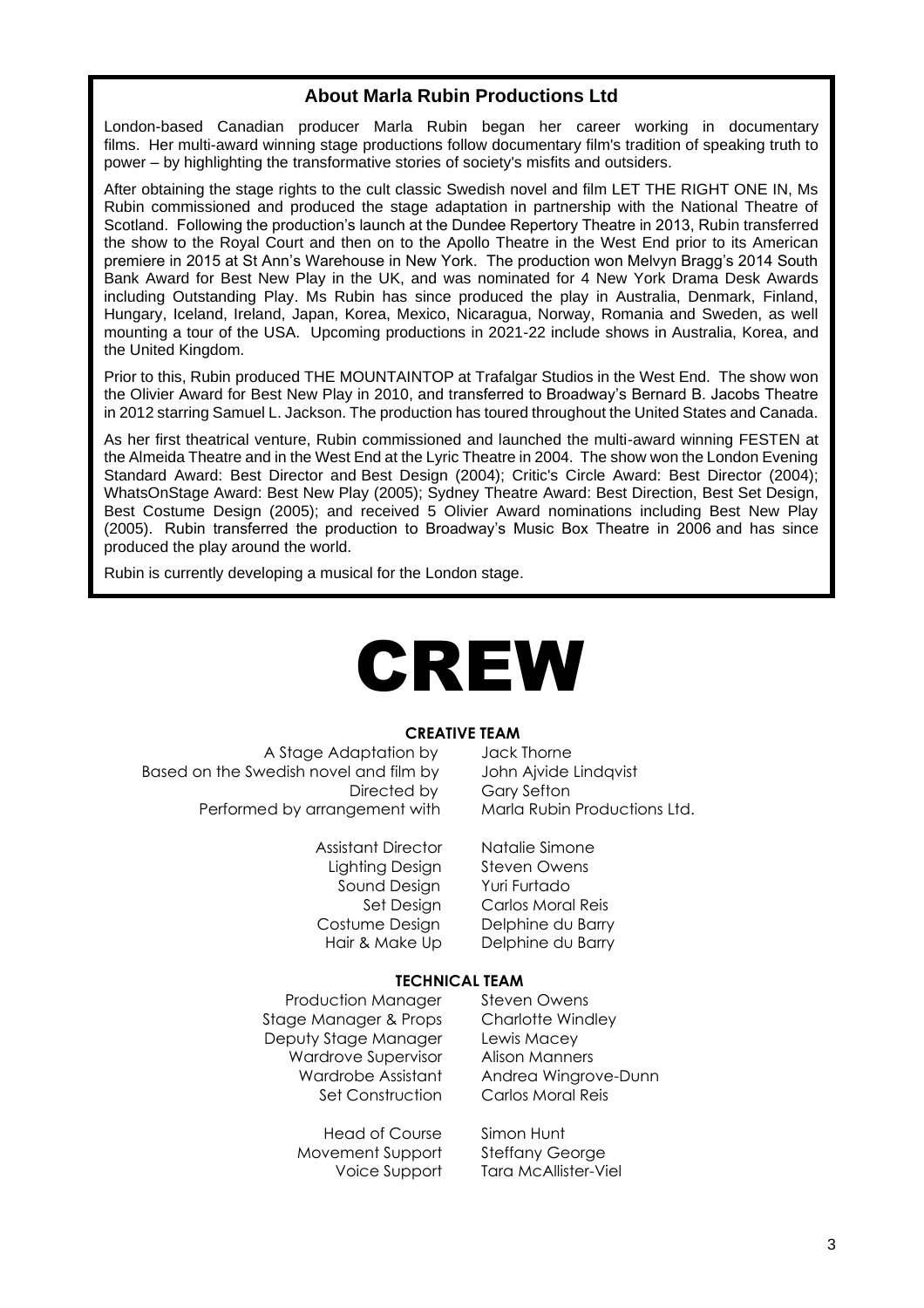

### IN ALPHABETICAL ORDER

**Ellena Begley** Eli



**Dru Cripps** Kurt/Jocke



**Orlanda Forrest** Mum



**Yuri Furtado** Jimmy



**Connor Darren James** Oskar



**Alexander Lane** Torkel | Dad | Nils | Stefan



**Ruthie Presh-Lane Halmburg** 



**Ross Lennon** Micke | Janne



**Owen Marcus**



**Lucy Randall** Eli



**Pip Simpson** Ms Avila



**Sophie Tucker** Eli



**Bobbie Twaddle** Hakkan

### A NOTE FROM THE DIRECTOR

I always love working here at East 15. I love the opportunity to work with Actors who are so skilled physically and who understand what it truly means to be an ensemble. Who enjoy storytelling, and relish getting under the skin of a gnarly story. Let the Right One In, is a perfect vehicle for such a company. Haunting, moving, scary and exploring all it means to live life in the shadows. I wish all of them the very best with their adventures as they travel forward into the world of storytelling, and I hope you enjoy the show as much as I have enjoyed working with them.